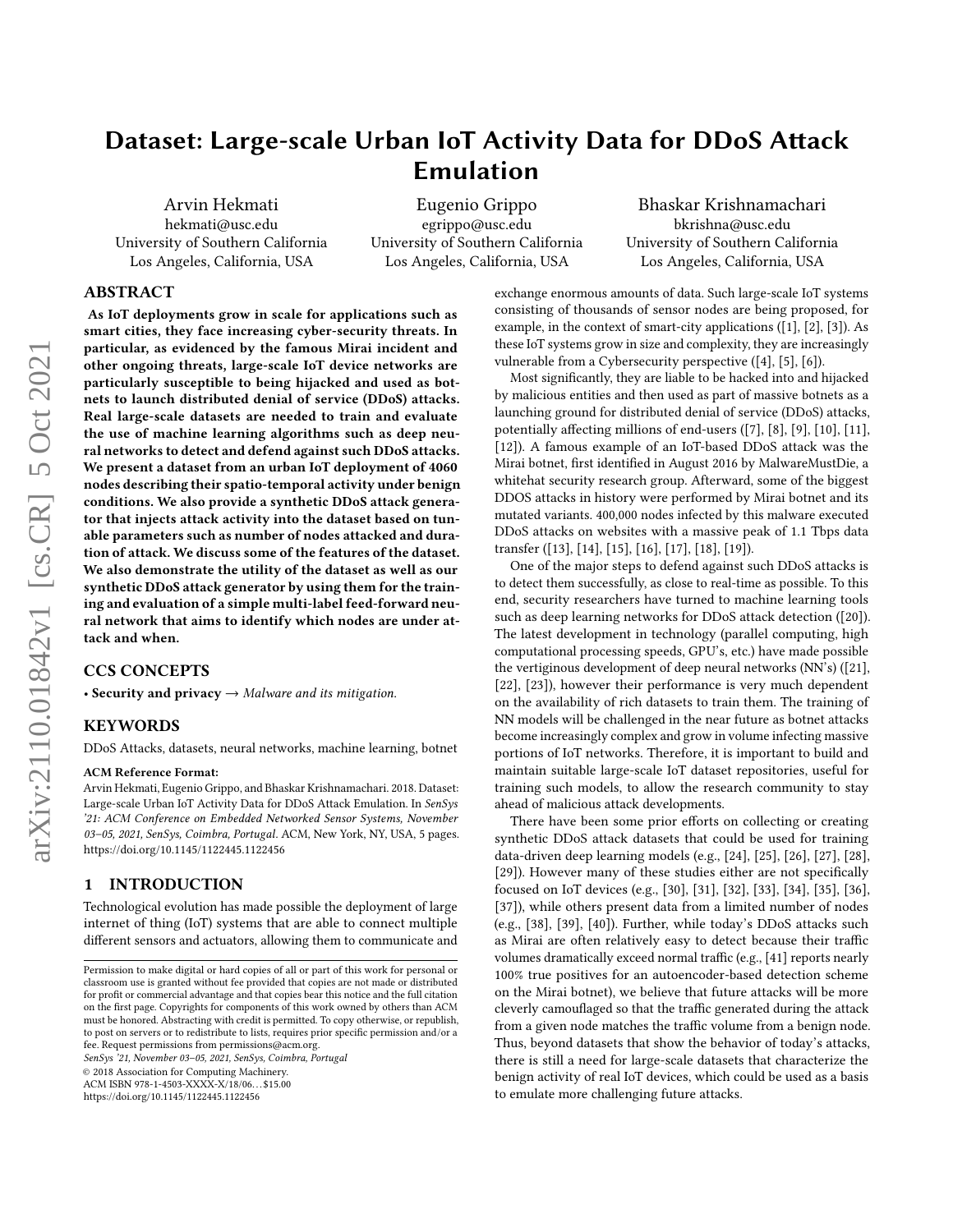SenSys '21, November 03-05, 2021, SenSys, Coimbra, Portugal A. Hekmati, E. Grippo, B. Krishnamachari

We present in this work first a data set obtained from a real urban IoT system in a large city consisting of more than 4000 spatially distributed sensors. The data consists of the binary activity status of each node at a granularity of 30 seconds over a period of one month under a benign (non-attacked) setting.

To make the dataset useful for training machine learning tools for DDoS detection, we need to augment it through synthetic attack emulation. Therefore, in addition to the raw (benign) activity data, we also provide a dedicated script that generates attacks in the proposed dataset synthetically. Our script allows the setting of multiple parameters: number of nodes to be processed, total attack duration, attack ratio, starting time of the attack; and each particular node is equipped with a time-stamp and an output that varies binary between 0 (no attack) and 1 (attacked node). To illustrate the utility of our dataset and attack emulator, we design, train, and implement a simple supervised feed-forward NN model to detect malicious attacks utilizing the provided dataset. We make the dataset and the attack emulation script along with our illustrative NN model available as an open-source repository online at [https:](https://github.com/ANRGUSC/Urban_IoT_DDoS_Data) [//github.com/ANRGUSC/Urban\\_IoT\\_DDoS\\_Data.](https://github.com/ANRGUSC/Urban_IoT_DDoS_Data)

The paper is structured as follows: section [2](#page-1-0) presents the original dataset and some statistics about it. The attack and defense mechanism are presented in section [3.](#page-2-0) Finally, we conclude the paper in section [4.](#page-3-3)

# <span id="page-1-0"></span>2 ORIGINAL AND BENIGN ACTIVITY DATASETS

The original data has been collected from the activity status of real event-driven IoT nodes deployed in an urban area $^{\dot{1}}.$  $^{\dot{1}}.$  $^{\dot{1}}.$  The original dataset contains three main features, the node ID, the location of the node in Latitude and Longitude, and a timestamp of the activity status of the IoT node. A record has been added to the original dataset whenever the activity status of a node changes. The raw dataset has 4060 nodes with one month worth of data.

Having a record of each node whenever the status of that node changes provides a bias towards the information of nodes that have more activity changes during the day. In order to overcome this issue, we also provide a script that takes the original dataset and generates a new benign activity dataset showing the activity status for each node every  $t_s$  seconds. In this way, all nodes in the benign activity dataset will have the same number of records. The script can generate a customized benign dataset by providing the beginning and ending date, the number of IoT nodes, and the time step, i.e.,  $t_s$ .

### 2.1 Dataset Statistics

In this subsection, some statistics of the datset are presented to illustrate the dataset's properties.

Figure [1](#page-1-2) presents the mean number of active nodes versus the time of the day on one particular day of the dataset. As we can see, up to 65% of the nodes get activated around the middle of the day, but by midnight only about 20% of the nodes are active.

Figure [2](#page-1-3) shows the mean correlation between pairs of 500 randomly selected nodes in the dataset, in terms of their activity versus

<span id="page-1-2"></span>

Figure 1: Active Nodes Percentage vs Time

<span id="page-1-3"></span>

Figure 2: Nodes Activity Mean Correlation vs Distances

their distance. For this purpose, the pair distances between the nodes are calculated using Euclidean distance. The Pearson correlation has been used to calculate the correlation between nodes' activity in the one month worth of data. Then, the distances between nodes have been split into 1000 bins, and the average correlation for the nodes whose pair distances fall in the bin boundaries has been calculated for each bin. As we can see, generally, the farther the nodes are, their correlation will be lower (dropping from a mean correlation of about 0.4 for nodes that are very close to each other to values around 0.1 or below for distances greater than 10 units).

Next, we present some statistics that show how long nodes tend to remain active or inactive. Figure [3](#page-2-1) shows a histogram of the mean active time for all nodes as well as the mean inactive time, for both the day time (8 AM to 8 PM) and nighttime (8 PM to 8 AM). Figures [3a](#page-2-1) and [3c](#page-2-1) show the active mean time for the day and night, respectively. Figures [3b](#page-2-1) and [3d](#page-2-1) show the inactive mean time for the day and night, respectively. As we can see in these figures, both

<span id="page-1-1"></span><sup>&</sup>lt;sup>1</sup>The source of this data has been anonymized for privacy and security reasons.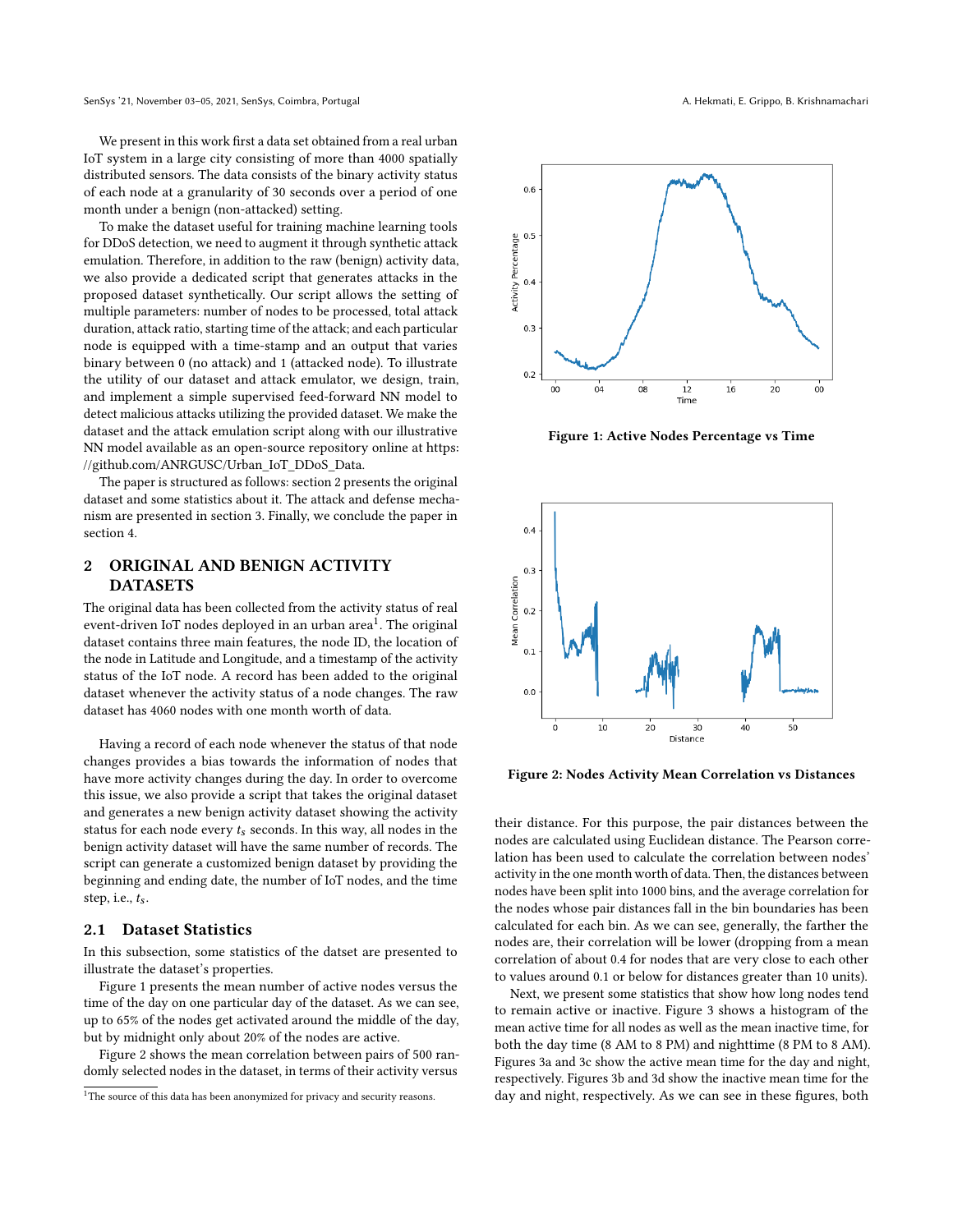<span id="page-2-1"></span>

(a) Histogram of mean activity time per node - From 8 AM to 8 PM



(c) Histogram of mean activity time per node - From 8 PM to 8 AM



(b) Histogram of mean inactivity time per node - From 8 AM to 8 PM



(d) Histogram of mean inactivity time per node - From 8 PM to 8 AM



mean active times and mean inactive times tend to be higher in the nights compared to the days.

## <span id="page-2-0"></span>3 ATTACK AND DEFENSE MECHANISM

This section presents how synthetic DDoS attacks are generated on the IoT nodes. Furthermore, here we define the training dataset features and also the detection mechanism.

### 3.1 Generating Attack Dataset

In this paper, we synthetically generate a DDoS attack on the IoT nodes by setting all attacked nodes to an active status for the duration of the attack. Note that this approach to attack generation is more coarse-grained than providing the volume of packets or packets generated with specific content and destinations during an attack. We plan to incorporate the generation of such additional fine-grained information during the attacks in the near-future. But

even by focusing on activity status only, we are effectively emulating more challenging futuristic DDoS attacks that may be hard to detect from a single node's traffic.

A script is provided that can be used for generating attacks over the dataset. Three parameters can be set in generating the attacks: the start time of the attack, the duration of the attack, and the percentage of the nodes that go under attack. In our experiments, we used one week's worth of dataset for generating attacks. The attacks are started at 2 AM on each day of the week over all of the nodes with durations of 1, 2, 4, 8, 16 hours.

### 3.2 Generating Training Dataset

Given the attacked dataset, a labeled training dataset will be generated by calculating the mean activity time of the IoT nodes in the specified time windows. Note that, in the script provided for this paper, one could set the desired time windows for generating the training features. In this paper, we considered a list of 12 different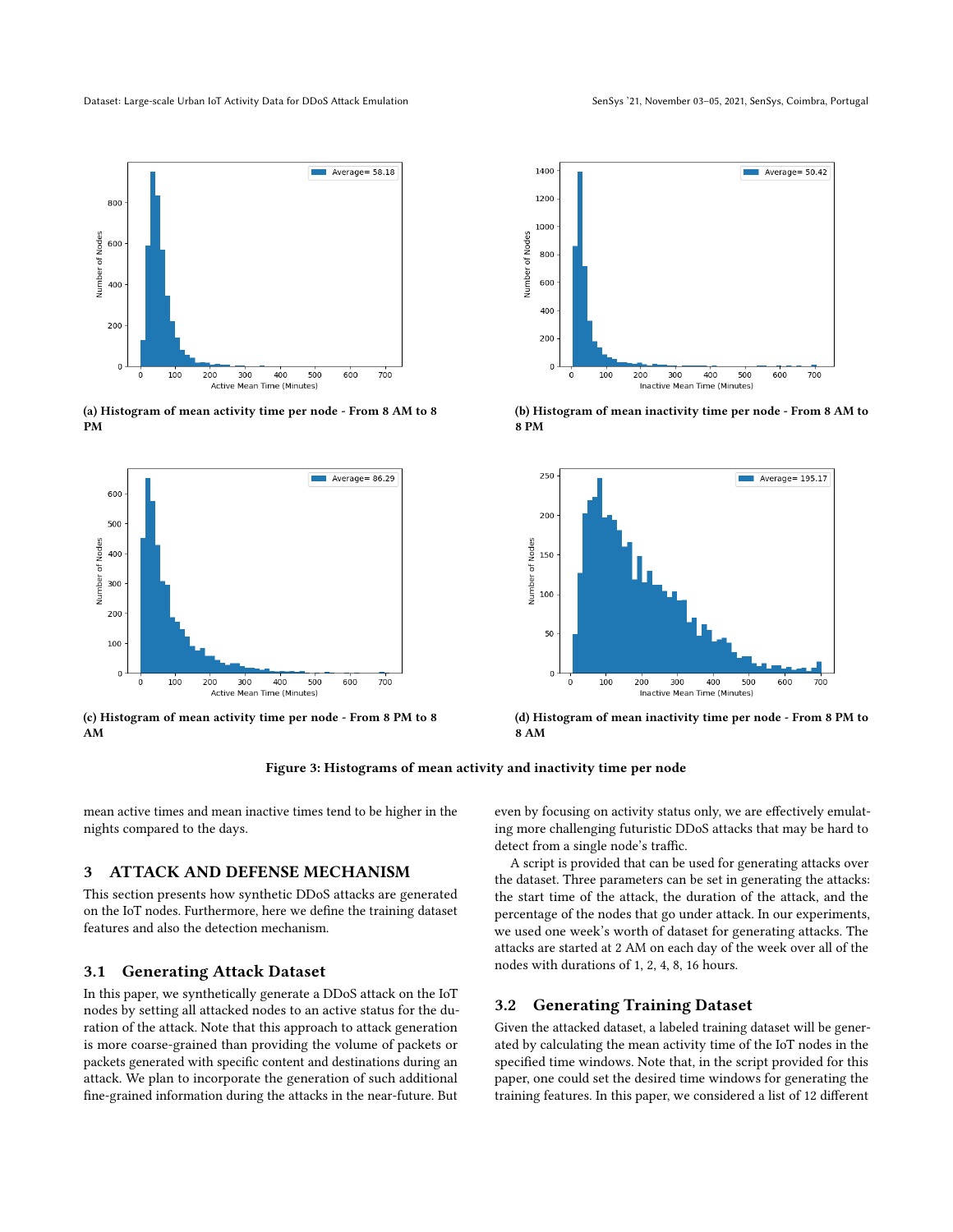<span id="page-3-4"></span>Table 1: Mean accuracy and recall for the NN detection model

|                         | <b>Mean Accuracy</b> | <b>Mean Recall</b> |
|-------------------------|----------------------|--------------------|
| <b>Training Dataset</b> | 0.94                 | 0.93               |
| <b>Testing Dataset</b>  | 0.88                 | 0.84               |

time windows, namely as 1, 10, 30, minutes and 1, 2, 4, 8, 16, 24, 30, 36, 42, 48 hours, to calculate the mean activity time of the nodes.

### 3.3 Defense Mechanism

We train a feed-forward neural network to detect the DDoS attack on the IoT nodes based on their collective activity status over time. As noted before, detecting attacks based on activity status alone is more challenging than approaches based on measuring fine-grained traffic volumes or flow-level information.

The model we have trained is a simple binary classification to show a sample usage of the presented dataset. In this neural network, we have an input layer with 12 neurons. The input layer is followed by one hidden layer with 8 neurons and ReLU activation. A dropout of 20% and batch normalization is also used at the end of the hidden layer. The output is a single neuron with the Sigmoid activation function. In this experiment, we randomly selected 20 IoT devices nodes to generate attacks. We are training 20 different models for each IoT node using its data alone, each with different weights but all having the same architecture. The neural network model is trained for 500 epochs for each node to detect the attacked time slots in the dataset. We used one week's worth of data as the training dataset and another week as the testing dataset. Note that this is a simple approach that will not take into account any correlations in the data across different nodes, so there is scope for further improvement by developing more complex models that integrate the inputs from multiple IoT devices.

Table [1](#page-3-4) present the mean recall and accuracy of the 20 models trained for detecting DDoS attacks. Figures [4](#page-3-5) and [5](#page-3-6) show the true attack attack (T), attack predictions true positive (TP) and false positives (FP) mean over all nodes vs time, for both training and testing dataset. In these figures we used the attack duration of 16 hours. As we can see, the attacked nodes are being detected very well in the training dataset with a few FP. On the other hand, we are getting around 84% recall on the testing dataset with a little bit more FP.

#### <span id="page-3-3"></span>4 CONCLUSION

We have presented a new spatio-temporal dataset describing the activity of a 4060-node event-based urban IoT deployment. We have also provided a script to create a benign dataset out of the original dataset to reduce bias toward nodes with more activity. We have shown some statistical analyses on the dataset to illustrate some its key properties. We have also presented a synthetic DDoS attack generator to generate attacks using the dataset, and illustrate the training and evaluation of a feed-forward neural network using the dataset as a way to detect such attacks. We hope that the dataset and tools we have provided are helpful to the community to undertake various types of research related to large-scale event-driven IoTs, including DDoS attack detection.

<span id="page-3-5"></span>

Figure 4: Training Dataset Attack Prediction vs Time

<span id="page-3-6"></span>

Figure 5: Testing Dataset Attack Prediction vs Time

### 5 ACKNOWLEDGMENTS

This material is based upon work supported by Defense Advanced Research Projects Agency (DARPA) under Contract No. HR001120C0160 for the Open, Programmable, Secure 5G (OPS-5G) program. Any views, opinions, and/or findings expressed are those of the author(s) and should not be interpreted as representing the official views or policies of the Department of Defense or the U.S. Government.

#### REFERENCES

- <span id="page-3-0"></span>[1] H. Arasteh, V. Hosseinnezhad, V. Loia, A. Tommasetti, O. Troisi, M. Shafie-khah, and P. Siano. Iot-based smart cities: A survey. In 2016 IEEE 16th International Conference on Environment and Electrical Engineering (EEEIC), pages 1–6, 2016.
- <span id="page-3-1"></span>[2] Camilo Alejandro Medina, Manuel Ricardo Pérez, and Luis Carlos Trujillo. Iot paradigm into the smart city vision: A survey. In 2017 IEEE International Conference on Internet of Things (iThings) and IEEE Green Computing and Communications (GreenCom) and IEEE Cyber, Physical and Social Computing (CPSCom) and IEEE Smart Data (SmartData), pages 695–704, 2017.
- <span id="page-3-2"></span>[3] Ahmed Samy Nassar, Ahmed Hossam Montasser, and Nashwa Abdelbaki. A survey on smart cities' iot. In International Conference on Advanced Intelligent Systems and Informatics, pages 855–864. Springer, 2017.